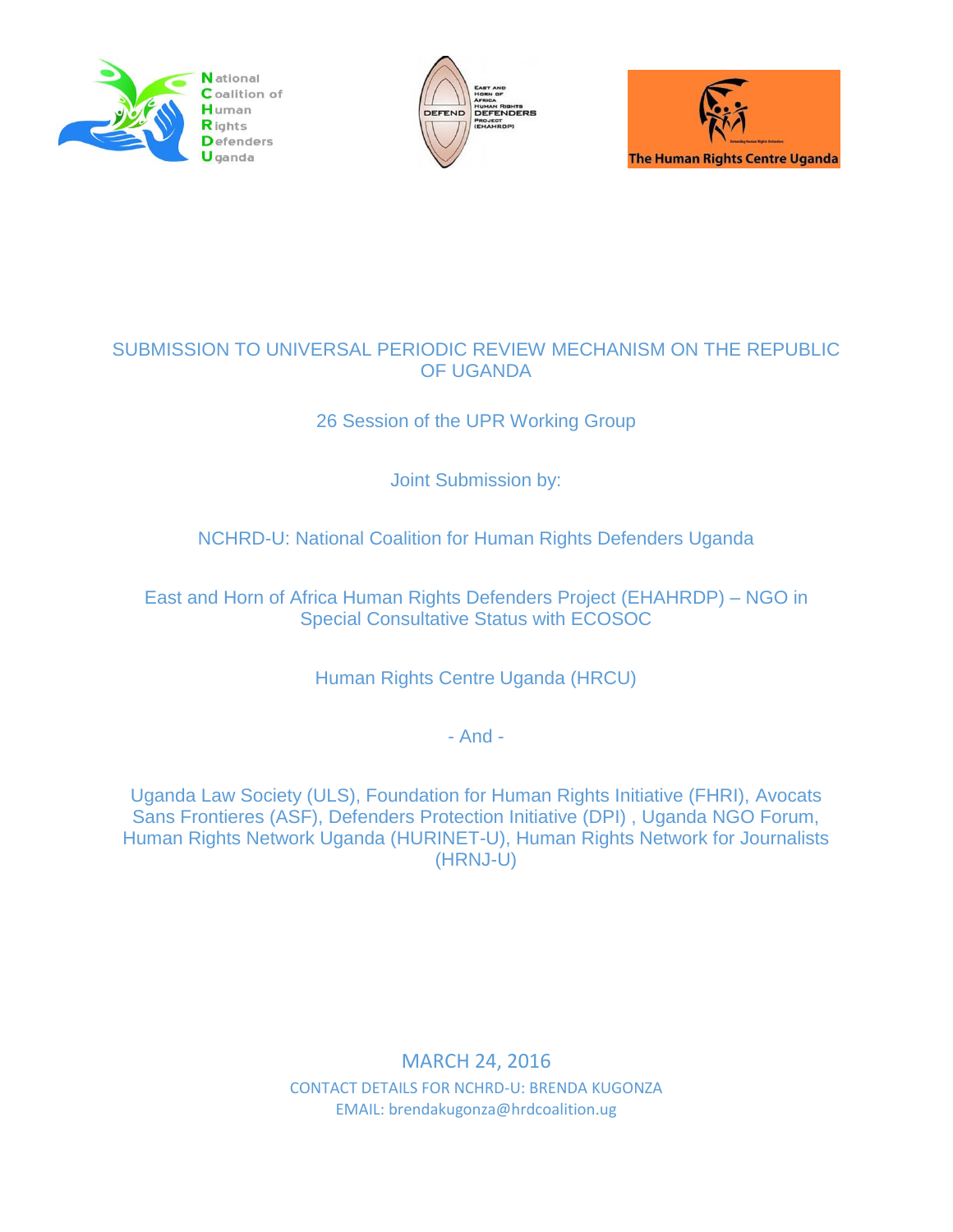### **ACRONYMS**

 $\overline{\phantom{a}}$ 

| <b>AHA</b>     | <b>Anti-Homosexuality Act</b>                          |
|----------------|--------------------------------------------------------|
| <b>ASF</b>     | <b>Avocats Sans Frontieres</b>                         |
| <b>ATIA</b>    | <b>Access to Information Act</b>                       |
| <b>CCEDU</b>   | Citizen's Coalition on Electoral Democracy Uganda      |
| <b>DPI</b>     | <b>Defenders Protection Initiative</b>                 |
| <b>EHAHRDP</b> | East and Horn of Africa Human Rights Defenders Project |
| <b>FHRI</b>    | Foundation for Human Rights Initiative                 |
| FOE-I          | Freedom of Expression                                  |
| <b>HRC</b>     | Human Rights Council                                   |
| HRC-U          | Human Rights Centre Uganda                             |
| HRD(s)         | Human Rights Defenders                                 |
| <b>HRNJ</b>    | Human Rights Network for Journalists                   |
| <b>HURINET</b> | Human Rights Network Uganda                            |
| <b>IGP</b>     | <b>Inspector General of Police</b>                     |
| <b>LGBTI</b>   | Lesbian, Gay, Bisexual, Transgender and Intersex       |
| NCHRD-U        | National Coalition of Human Rights Defenders Uganda    |
| <b>NGO</b>     | Non-Governmental Organisations                         |
| <b>POMA</b>    | Public Order Management Act (2013)                     |
| <b>UHRC</b>    | Uganda Human Rights Commission                         |
| <b>ULS</b>     | <b>Uganda Law Society</b>                              |
| <b>UPR</b>     | <b>Universal Periodic Review</b>                       |
| <b>WBS-TV</b>  | <b>Wavah Broadcasting Services</b>                     |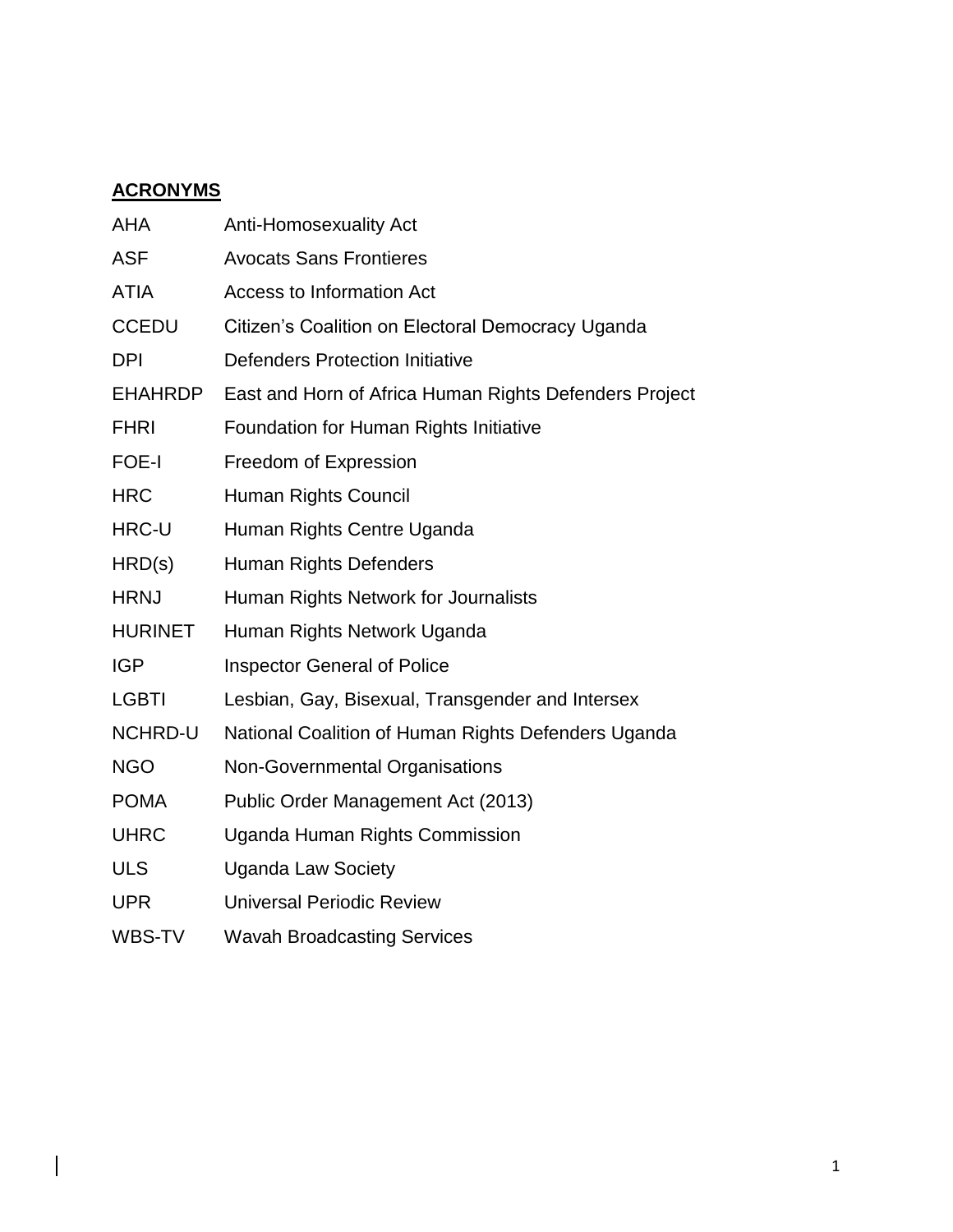#### **NCHRD-U SUBMISSION TO THE UNIVERSAL PERIODIC REVIEW (UPR) ON UGANDA**

### **1 (A) Introduction**

1.1 The National Coalition of Human Rights Defenders-Uganda (NCHRD-U), The East and Horn of Africa Human Rights Defenders Project (EHAHRDP), and Human Rights Centre Uganda (HRCU) convened the human rights defenders cluster. The cluster comprises of six civil society organisations and the Ugandan Law Society-- bodies that work towards the realisation of the rights and freedoms of human rights defenders (HRDs).

1.2 NCHRD-U was initiated in June 2013 by HRDs from across Uganda. NCHRD-U is a coalition of individuals and organisations working to promote the protection of HRDs in Uganda by facilitating synergy, cooperation and sharing of best practices among the HRD community. With a membership of close to 100 organisations, the NCHRD-U focuses its work in all the regions in Uganda. It plays an integral role in harnessing a transparent and accountable working environment for HRDs in Uganda.

1.3 EHAHRDP is a non-governmental organisation registered and based in Uganda. Established in 2005, EHAHRDP seeks to strengthen the work of HRDs throughout the East and Horn of Africa region by reducing their vulnerability to the risk of persecution, and by enhancing their capacity to effectively defend human rights. EHAHRDP focuses its work in eleven countries in the sub region including Uganda. EHAHRDP serves as the secretariat of the East and Horn of Africa Human Rights Defenders Network representing more than 75 member organisations.

1.4 HRC was established in 2008 and works to ensure the protection and promotion of the rights of human rights defenders in Uganda by strengthening and supporting the work of HRDs, increasing government support for HRDs and their work, strengthening the capacity of human rights organisations in Uganda at a regional and national level, and promoting public awareness and support for HRDs and their work in Uganda.

1.5 After wide consultations with the greater NCHRD-U membership, this submission was compiled from an assessment of Uganda's performance following the last UPR reporting cycle in 2011. In addition, contributions were received from the following civil society organisations: Avocats Sans Frontières, Human Rights Network for Journalists - Uganda, NGO-FORUM, Foundation for Human Rights Initiative, Defenders Protection Initiative and Human Rights Network - Uganda.

### **1 (B) Background to Uganda's UPR**

1.6 Uganda will be reviewed by the UPR mechanism of the UN Nations Human Rights Council in October/November 2016. During its previous review in October 2011, the Republic of Uganda accepted 110 recommendations out of 171, including three recommendations on issues specific to the operating environment of HRDs:

1. Investigate and hold accountable police and security officers who attacked human rights defenders, journalists and civilians during the 2011 post-election period;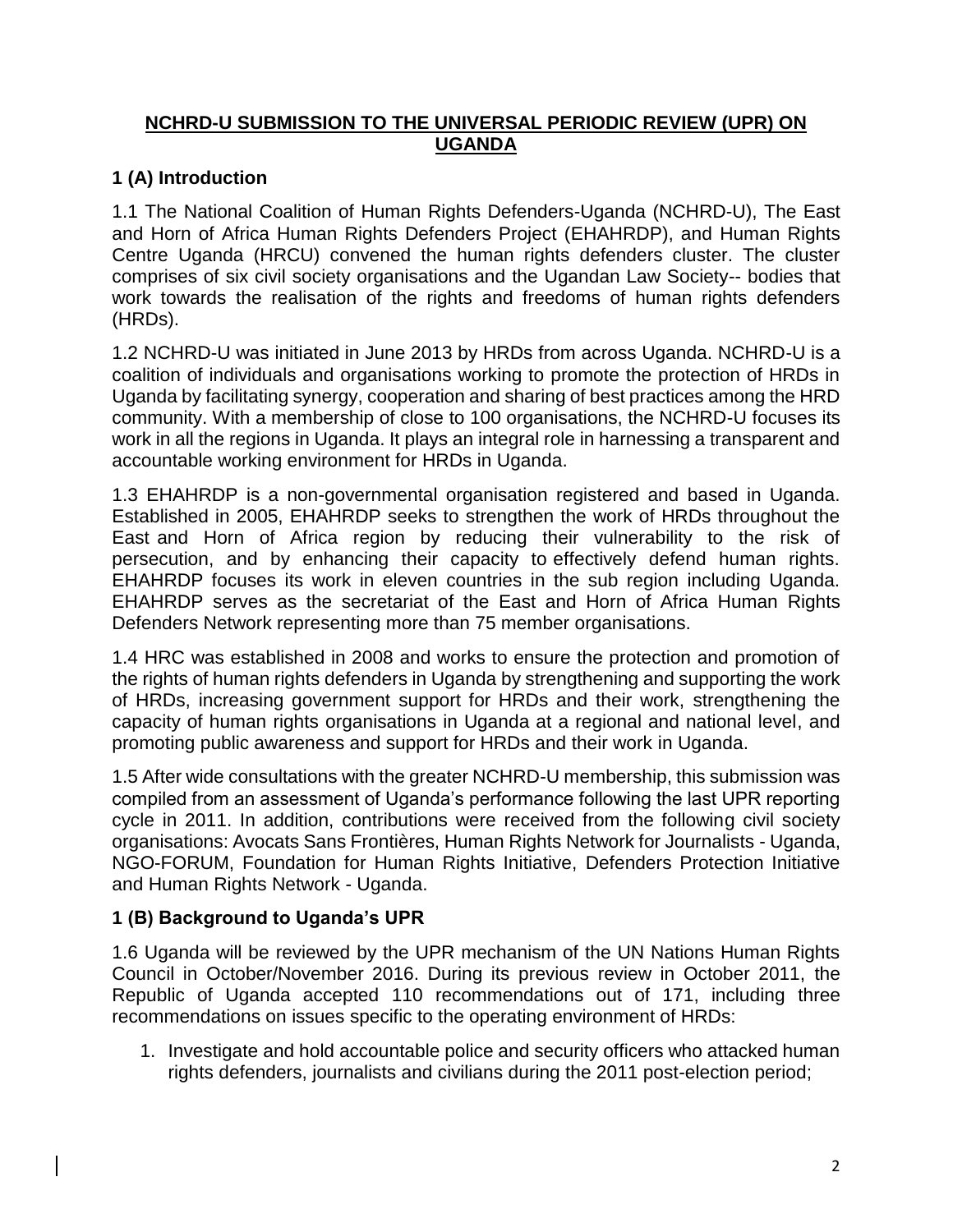- 2. Investigate and prosecute all persons found guilty of extrajudicial killings and attacks on human rights defenders;
- 3. Ensure that human rights defenders can perform their legitimate duties free from any harassment and intimidation in line with international standards including the UN Declaration on Human Rights Defenders.<sup>1</sup>

1.7 Although Uganda accepted to investigate and hold accountable police and security officers who attacked human rights defenders, journalists and civilians during the 2011 post-election period**,** those responsible were never prosecuted and impunity for the violations prevails. The 2016 elections, like the 2011 polls, were deeply flawed with increased infringements on the rights to freedom of expression, association and peaceful assembly, especially for human rights defenders, journalists and political opponents.

1.8 Uganda's obligations under Article 12 of the UN Declaration on Human Rights Defenders holds the government responsible of taking necessary measures to protect human rights defenders.

1.9 In this document NCHRD-U, EHAHRDP and HRCU acknowledge the positive steps taken by the government of Uganda to address issues concerning HRDs and outline a series of urgent concerns relating to the operating environment in which civil society and journalists have been systemically targeted by the government of the Republic of Uganda since 2011. This report illustrates several concerning examples, which are indicative of a pattern of systemic threats faced by HRDs in the exercise of the rights to freedom of expression, association and peaceful assembly.

### **1 (C) Uganda legal framework**

1.10 In November 2013 the Government launched the process to develop a National Human Rights Action Plan (NAP) in fulfilment of the voluntary pledge Uganda made during the 2011 review.<sup>2</sup> The NAP seeks to address human rights challenges and provides a framework to coordinate implementation of Uganda's human rights commitments. However, the development of this Action Plan is still ongoing and the delay has affected the Ugandan Government's efforts to follow up on its human rights commitments. It was hoped that the NAP would address corruption, constraints to the health and education sectors and prohibit undue limitations on freedom of expression, association and peaceful assembly.

1.11 During its review in October 2011, the Republic of Uganda accepted a number of recommendations pertaining to its legal framework. These included taking steps to streamline the right to peaceful assembly in line with international obligations under the International Covenant on Civil and political Rights (ICCPR) and the Ugandan

 $\overline{a}$ <sup>1</sup> "Report of the working group of the Universal Periodic Review Uganda," Human Rights Council 19th Session, Universal Periodic Review*,* 22 December 2011, [http://daccess-dds](http://daccess-dds-ny.un.org/doc/UNDOC/GEN/G11/175/48/PDF/G1117548.pdf?OpenElement)[ny.un.org/doc/UNDOC/GEN/G11/175/48/PDF/G1117548.pdf?OpenElement,](http://daccess-dds-ny.un.org/doc/UNDOC/GEN/G11/175/48/PDF/G1117548.pdf?OpenElement) Recommendations 111.76 and 111.84

<sup>2</sup> United Nations Office of the High Commissioner for Human Rights, "A National Human Rights Action Plan – Uganda follows through on its commitment to the Universal Periodic Review" 6 November 2013 : [http://www.ohchr.org/EN/NewsEvents/Pages/UgandaNationalHumanRightsActionPlan.aspx#sthash.KQYj](http://www.ohchr.org/EN/NewsEvents/Pages/UgandaNationalHumanRightsActionPlan.aspx#sthash.KQYjvyu9.dpuf) [vyu9.dpuf](http://www.ohchr.org/EN/NewsEvents/Pages/UgandaNationalHumanRightsActionPlan.aspx#sthash.KQYjvyu9.dpuf) (Accessed 24 March 2016)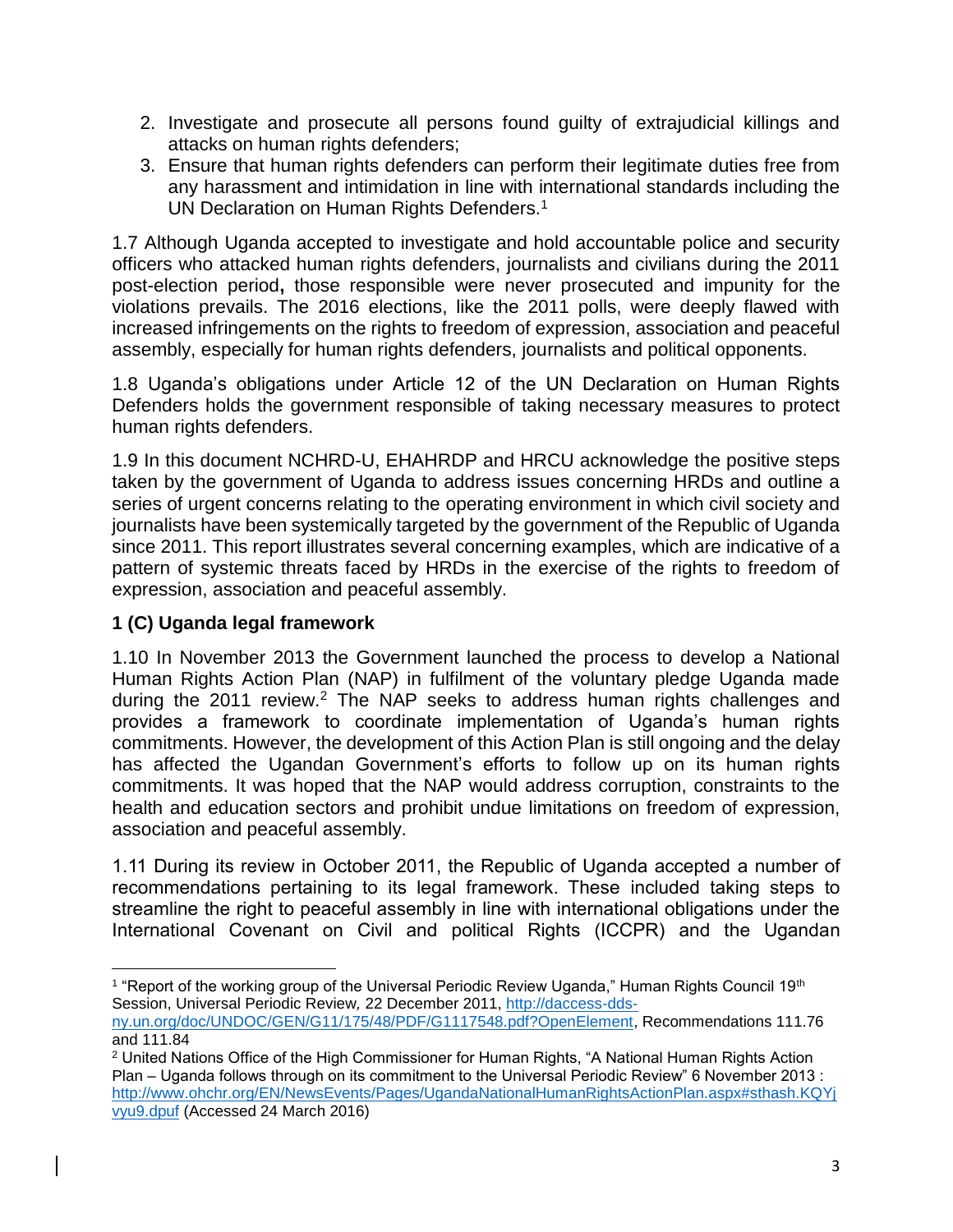Constitution. Along the same lines, Uganda agreed to amend all laws that are contrary to its national and international obligations in order to respect, protect and promote the rights to freedom of expression and assembly and to guarantee freedom of expression.

1.12 However, the Ugandan human rights defenders community notes with concern that there have been instances where the state, through its legislative arm, has enacted laws that limit the space for the enjoyment of their rights. These laws include *inter alia* the now annulled Anti-Homosexuality Act (2014), the Non-Governmental Organisations Bill (2015), the Anti-Terrorism Act (2002) and the Interception of Communication Act (2010). The broad terminology of these laws clearly indicates the willingness of the Government to expand the legal recourses available to the state to regulate and restrict the working environment of HRDs, especially with regard to the freedoms of opinion, expression, association and assembly.

#### **2 (A) Concerns regarding restrictions on the right to freedom of expression and attacks on journalists**

2.1 Uganda is party to a range of regional and international treaties and covenants, which enshrine the right to freedom of expression and its obligations to promote and protect free speech. Article 19 of International Covenant on Civil and Political Rights and Article 9 of the African Charter on Human and Peoples' Rights both protect and promote the right to freedom of expression. Article 29 (10) of the Constitution of Uganda states that "every person shall have the right to freedom of speech and expression which shall include freedom of the press and other media."<sup>3</sup>

2.2 Despite media pluralism in the country, opposition groups, civil society organisations and government critics are given restrictive and selective access to the media. Restricted access to all forms of public media has been used to target opposition parties especially during the 2016 electoral period.<sup>4</sup> During the presidential election, there was a clear imbalance in the media coverage enjoyed by the ruling NRM party and the access to media given to opposition parties.<sup>5</sup>

2.3 Despite the government's commitment to amend and repeal laws that infringe on the right to freedom of expression, there has been little registered progress. Amendments proposed to the Press and Journalists Act (2000) in 2010 were never tabled before Parliament.<sup>6</sup> The Act requires journalists to register with the National Institute of

 $\overline{a}$ 

<sup>6</sup> The Press And Journalist Act, Chapter 105 <http://www.opm.go.ug/assets/media/resources/306/PRESS%20%26JOURNALISTS%20ACT.pdf> Accessed on 21 March 2016

<sup>3</sup> Constitution of the Republic of Uganda, 1995, [http://ugandajournalistsresourcecentre.com/wp](http://ugandajournalistsresourcecentre.com/wp-content/uploads/2015/04/Constitution-of-the-Republic-of-Uganda-1995.pdf)[content/uploads/2015/04/Constitution-of-the-Republic-of-Uganda-1995.pdf,](http://ugandajournalistsresourcecentre.com/wp-content/uploads/2015/04/Constitution-of-the-Republic-of-Uganda-1995.pdf) accessed on 9 February 2016 <sup>4</sup> "January 2016 media coverage of elections report", ACME, 12 February 2016, <u>http://acme-</u> [ug.org/2016/02/12/monitoring-media-coverage-of-the-2016-elections-january-2016-report/](http://acme-ug.org/2016/02/12/monitoring-media-coverage-of-the-2016-elections-january-2016-report/) , accessed on

<sup>17</sup> March,2016

<sup>5</sup> "'Keep the People Uninformed', Pre-election Threats to Free Expression and Association in Uganda", Human Rights Watch, 11 January 2016, [https://www.hrw.org/report/2016/01/11/keep-people](https://www.hrw.org/report/2016/01/11/keep-people-uninformed/pre-election-threats-free-expression-and-association-uganda)[uninformed/pre-election-threats-free-expression-and-association-uganda,](https://www.hrw.org/report/2016/01/11/keep-people-uninformed/pre-election-threats-free-expression-and-association-uganda) accessed on 24 March 2016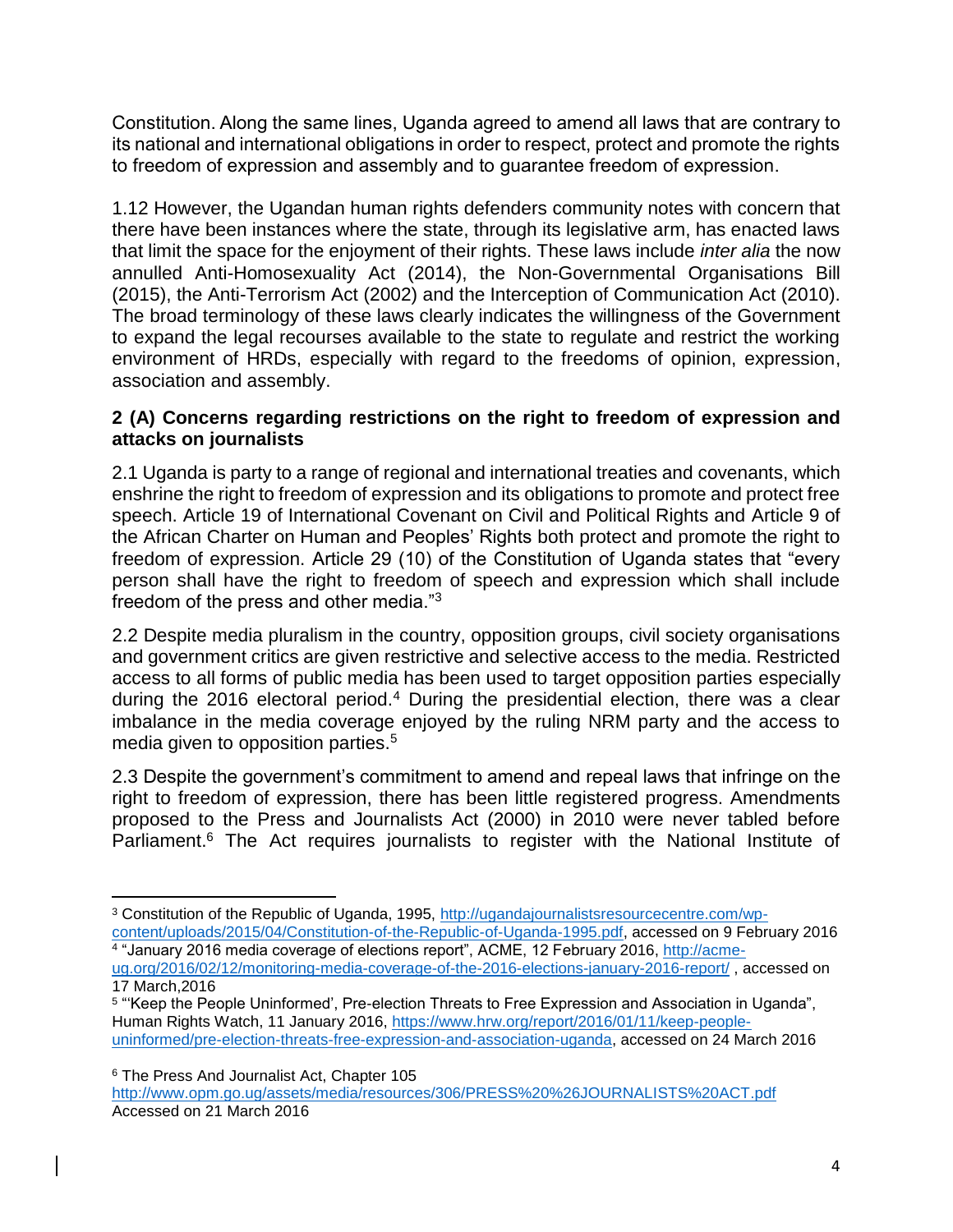Journalists of Uganda (NIJU), which is affiliated to the government, and obtain a license from the Media Council.

2.4 In February 2014, the Ministry of Information and National Guidance issued a Statutory Instrument (SI), the Press and Journalists (fees) Regulations (2014), which requires journalists to pay US \$80 for a practicing certificate, which is to be renewed annually at a fee of US \$ 40.<sup>7</sup> Forcing journalists to pay compulsory fees and requiring them to obtain a license to work are undue restrictions on the right to freedom of the press, and can easily be used to stifle critical journalists.

2.5 The Penal Code under Section 179 creates the offence of libel, defined as a person who "unlawfully publishes any defamatory matter concerning another person, with intent to defame that other person, commits the misdemeanour termed libel", which can be used to stifle legitimate criticism of the government, and is inconsistent with Articles 29 and 43 of the Constitution and regional and international standards.<sup>8</sup>

2.6 On 13 August 2015, Nahabwe Ronald and Tugumisiirize Benon, two journalists from the Red Pepper newspaper, and Madina Nalwanga and Patrick Tumwesigye from the New Vision newspaper were charged with criminal defamation for "defamatory statements against two Kampala businessmen, Ntaganda Ephraim and Francis Drake Lubega." The New Vision journalists were released on 14 August after posting bail but the Red Pepper journalists were held until 19 August. <sup>9</sup> On 15 May 2015, Alex Bukhumune, a journalist with the Red Pepper was charged with 'criminal defamation' for investigating a land dispute involving Ronald James Du'janga, the State Minister of Energy. He was later arrested and detained on 19 May 2015 and charged with 'threatening violence'.<sup>10</sup>

2.7 Finally, the government tabled the Uganda Communications Amendment bill (2016) on 9 March 2016, seeking to amend Section 93(1) of the Uganda Communications Act (2013), and remove the requirement for Parliament approval of regulations made by the Minister under the Act.<sup>11</sup> This would give overarching powers to the executive branch to impose regulations on communications services and technologies.

2.8 The amendments were proposed soon after the social media shutdown that took place over the course of the February 2016 presidential elections, fuelling well-founded fears that these overarching powers would be abused. According to the Uganda Communications Commission (UCC), the Electoral Commission ordered the social media

 $\overline{\phantom{a}}$ 7 "How recently enacted Laws undermine Ugandan Citizen's Rights", CIPESA ICT Policy Briefing Series, April 2014, [http://www.cipesa.org/?wpfb\\_dl=158,](http://www.cipesa.org/?wpfb_dl=158) Accessed on 20 March 2016

<sup>8</sup> Penal Code of Uganda, Section 179

<sup>9</sup> "Journalists charged with criminal defamation released from prison after six days", Human Rights Network for Journalists – Uganda, 20 August 2015,

[https://hrnjuganda.org/?p=1430,](https://hrnjuganda.org/?p=1430) Accessed on 24 March 2016

<sup>10</sup> "HRNJ-Uganda alert, journalist detained over minister", Human Rights Network for Journalists – Uganda, 19 May 2015, storyhttps://hrnjuganda.wordpress.com/2015/05/19/hrnj-uganda-alert-journalistdetained-over-minister-story/, Accessed on 24 March 2016

<sup>11</sup> Uganda Communications Amendment Bill 2016, Parliament Watch, [http://parliamentwatch.ug/bills/the](http://parliamentwatch.ug/bills/the-uganda-communications-amendment-bill-2016/)[uganda-communications-amendment-bill-2016/,](http://parliamentwatch.ug/bills/the-uganda-communications-amendment-bill-2016/) accessed on 23 March 2016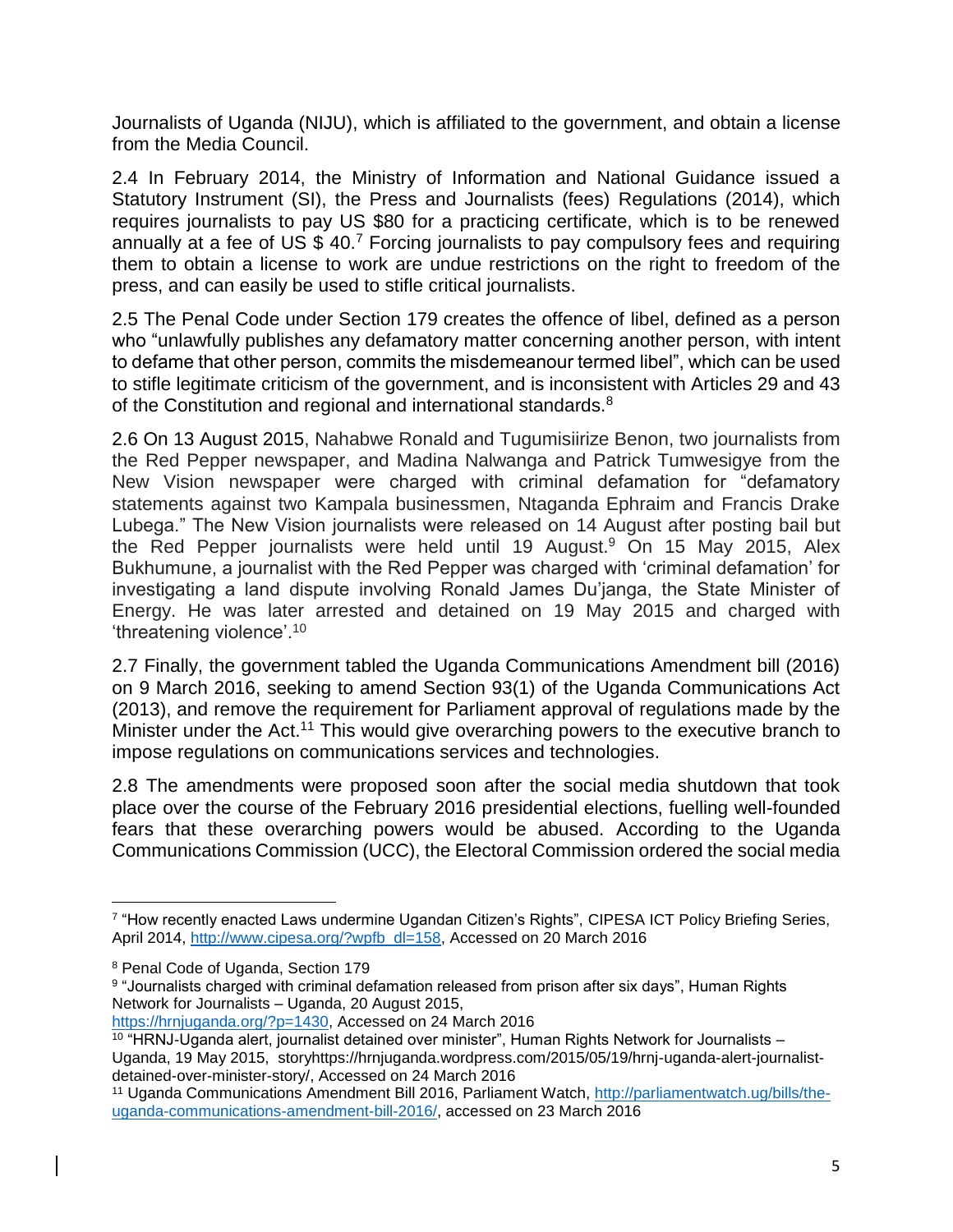shutdown for security reasons. The shutdown coincided with voting for the presidential election on 18 February, and remained in place until the afternoon of 21 February.<sup>12</sup>

2.9 Over the course of the last four years, and particularly during the 2016 election cycle, undue restrictions have been placed on journalists' access to information in Uganda.<sup>13</sup> This practice has been common for journalists covering political rallies, public assemblies, and election-related events. Journalists have been repeatedly assaulted, arrested and in extreme cases shot.<sup>14</sup> On 22 February 2016, four days after the presidential and parliamentary elections, Isaac Kasamani, a photojournalist with Associated Free Press, was pepper-sprayed by the Police Forces while taking pictures of the police arresting Dr. Kizza Besigye at his residence in Wakiso District. Journalists were barred from accessing the home of Dr. Besigye after his house arrest on 20 February 2016.<sup>15</sup>

2.10 Between 27 February and 1 March 2016, 13 journalists were arrested while covering the house arrest of opposition candidate Dr. Kizza Besigye and detained for several hours.<sup>16</sup> Arrested journalists were accused of trespassing and inciting violence although they were not presented with any arrest warrant and no official charges were brought against them.<sup>17</sup>

2.11 Overall, government has not prosecuted errant officers who abuse and violate the rights of journalists. In January 2015, Wavah Broadcasting Service (WBS) journalist Andrew Lwanga was allegedly assaulted by the Old Kampala Division Police Commander Joram Tumwesigye, while covering a demonstration by a group of unemployed youths.<sup>18</sup> Lwanga has since been disabled and unable to work. Although Tumwesigye is under suspension, the court case has seen extremely slow progress.

2.12 Since 2011, media outlets have been subjected to a range of threats. Many TV and radio stations have been targeted through intimidation, raids and at times forced

l <sup>12</sup> "UGANDA: Joint letter on internet shutdown during election period", DefendDefenders, 26 Feburary 2016, [https://www.defenddefenders.org/2016/02/3606/,](https://www.defenddefenders.org/2016/02/3606/) accessed on 24 March 2016

<sup>&</sup>lt;sup>13</sup> "Another journalist arrested covering Besigye", Daily Monitor, 1 March 2016, [http://www.monitor.co.ug/News/National/Another-journalist-arrested-covering-Besigye/-](http://www.monitor.co.ug/News/National/Another-journalist-arrested-covering-Besigye/-/688334/3098466/-/d877tc/-/index.html) [/688334/3098466/-/d877tc/-/index.html,](http://www.monitor.co.ug/News/National/Another-journalist-arrested-covering-Besigye/-/688334/3098466/-/d877tc/-/index.html) accessed on 21 March 2016 14 "UGANDA: Targeting of Journalists During Election Period Must End", DefendDefenders, 10 March

<sup>2016,</sup> [https://www.defenddefenders.org/2016/03/uganda-targeting-journalists-election-period-must-end/,](https://www.defenddefenders.org/2016/03/uganda-targeting-journalists-election-period-must-end/) accessed on 24 March 2016

<sup>15</sup> "State attacks on journalists must stop", The Observer, 7 March 2016,

[http://observer.ug/viewpoint/42972-state-attacks-on-media-must-stop,](http://observer.ug/viewpoint/42972-state-attacks-on-media-must-stop) accessed on 23 March 2016 <sup>16</sup> "UGANDA: Targeting of Journalists During Election Period Must End", DefendDefenders, 10 March 2016, [https://www.defenddefenders.org/2016/03/uganda-targeting-journalists-election-period-must-end/,](https://www.defenddefenders.org/2016/03/uganda-targeting-journalists-election-period-must-end/) accessed on 24 March 2016

<sup>17</sup>See HRNJ, I March 2016, Female journalist covering opposition leader arrested by police, <https://hrnjuganda.org/?p=2557> last checked 16<sup>th</sup> March,2016

<sup>18 &</sup>quot;Uganda: Senior Police Officer Assaults Journalists On Duty in Uganda:, Human Rights Network for Journalists - Uganda, 12 January 2015, http://hrnjuganda.blogspot.ug/2015/01/hrnj-uganda-senior-policeofficer.html, Accessed on 23 March 2015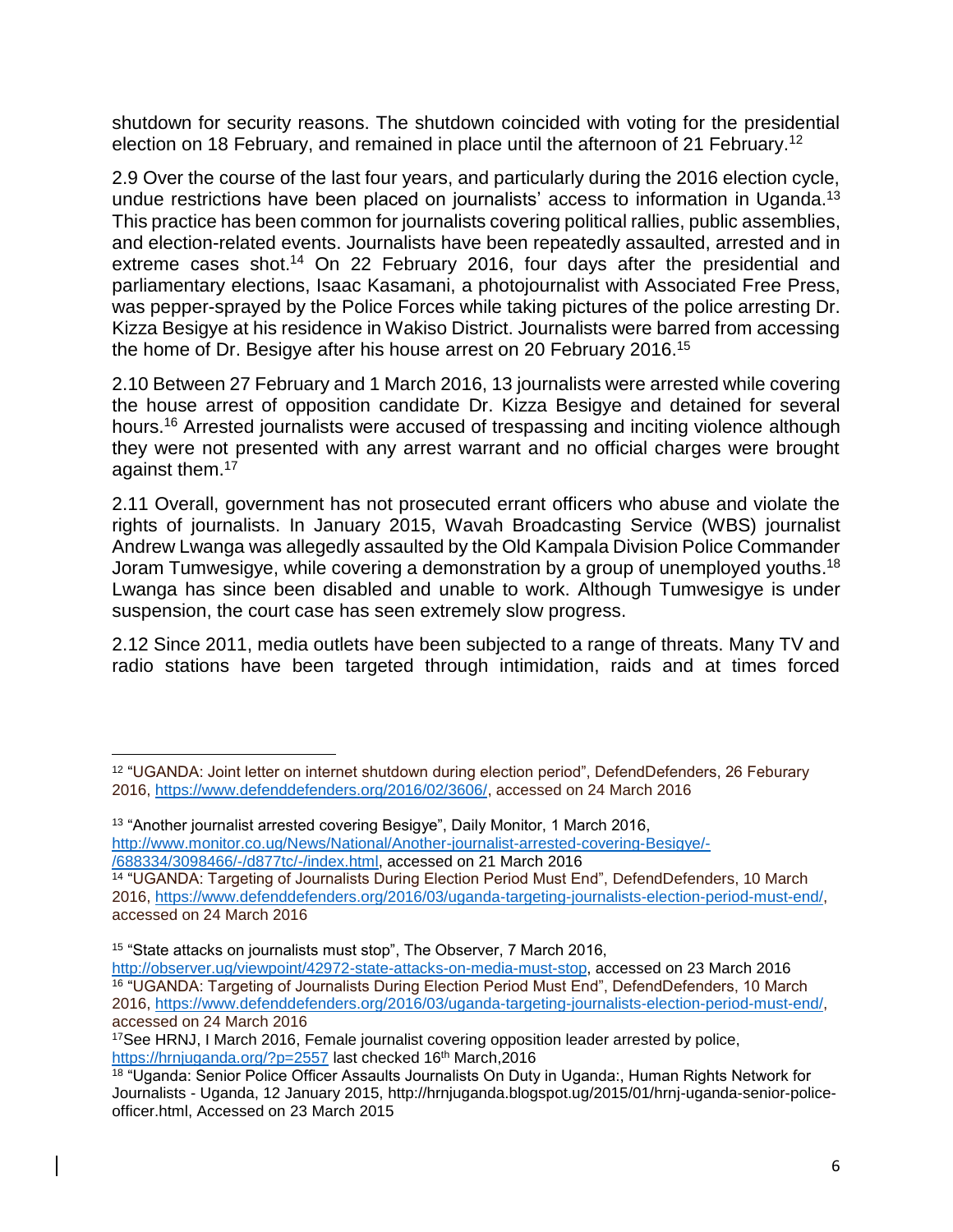closure. <sup>19</sup> Journalists have been individually targeted for providing a platform to the opposition. In July 2015, 3 journalists of Baba FM Jinja were laid off for hosting opposition candidate Dr. Kiiza Besigye and Karundi Sserumagga of Radio One, without authorisation of their management.<sup>20</sup> The radio is owned by a Member of Parliament who is also a representative of the ruling NRM party in Jinja. In December 2013, Basajja Mivule of Akaboozi FM was forced to take leave and was accused of "tarnishing the image of the government" after hosting a critical politician.<sup>21</sup>

### **2 (B) Concerns over restrictions of the right to freedom of association**

2.13 Uganda is signatory to human rights treaties that guarantee the right to freedom of association. Article 22 of the International Covenant on Civil and Political Rights (ICCPR) prohibits restrictions on this right, except those that are prescribed by law and are necessary in a democratic society in the interests of national security, public order and protection of public health**.** At national level, Article 29 of the 1995 Constitution of the Republic of Uganda protects the right to "freedom of association which shall include the freedom to form and join associations including trade unions and political and other civic organisations."<sup>22</sup>

2.14 The President of Uganda signed the Non-Governmental Organisations Act (2016) into law on 30 January 2016, and there are growing concerns that it may be selectively applied to target civil society.<sup>23</sup> Some clauses of the law may be used to restrict the operating environment of NGOs by outlawing activities interpreted as being prejudicial to the security, dignity, and interest of Uganda. These provisions could potentially be used to prevent organisations from conducting sensitive work or expressing criticism of the government. Section 30 of the law limits the registration of organisations whose objectives are in contravention of the laws of Uganda.<sup>24</sup> Section 145 of the Penal Code Act prohibits same sex relations and the courts of Uganda have enforced these provisions, which could therefore allow the law to be used to prevent LGBTI organisations from carrying out activities.<sup>25</sup>

<sup>21</sup> "Radio One's Basajja Mivule on forced 'leave"', The Observer, 22 December 2013, [http://www.observer.ug/component/content/article?id=29271:radio-ones-basajja-mivule-on-forced-leave,](http://www.observer.ug/component/content/article?id=29271:radio-ones-basajja-mivule-on-forced-leave) Accessed 24 March 2016

<sup>22</sup> Constitution of Uganda, 1995,

2016

Accessed 24 March 2016

 $\overline{a}$ <sup>19</sup> "'Keep the People Uninformed', Pre-election Threats to Free Expression and Association in Uganda", Human Rights Watch, 11 January 2016, [https://www.hrw.org/report/2016/01/11/keep-people](https://www.hrw.org/report/2016/01/11/keep-people-uninformed/pre-election-threats-free-expression-and-association-uganda)[uninformed/pre-election-threats-free-expression-and-association-uganda,](https://www.hrw.org/report/2016/01/11/keep-people-uninformed/pre-election-threats-free-expression-and-association-uganda) Accessed on 24 March 2016

 $20$  "Ruling party boss fires journalists over hosting opposition presidential hopeful", Human Rights Network for Journalists - Uganda, 23 July 2015, [https://hrnjuganda.org/?p=1438,](https://hrnjuganda.org/?p=1438) Accessed on 24 March 2016

[http://www.statehouse.go.ug/sites/default/files/attachments/Constitution\\_1995.pdf,](http://www.statehouse.go.ug/sites/default/files/attachments/Constitution_1995.pdf) Accessed 10 February 2016

<sup>23</sup> "Uganda: Stranglehold on Independent Groups", Human Rights Watch, 2 July 2015, [https://www.hrw.org/news/2015/07/02/uganda-stranglehold-independent-groups,](https://www.hrw.org/news/2015/07/02/uganda-stranglehold-independent-groups) Accessed 24 March

<sup>24</sup> "NGOs State Position On Repressive NGO Bill, 2015", Chapter Four: Uganda, 18 May 2015, [http://chapterfouruganda.com/articles/2015/06/04/uganda-ngos-state-position-repressive-ngo-bill-2015,](http://chapterfouruganda.com/articles/2015/06/04/uganda-ngos-state-position-repressive-ngo-bill-2015)

<sup>25</sup> Ugandan Penal Code Act, Section 145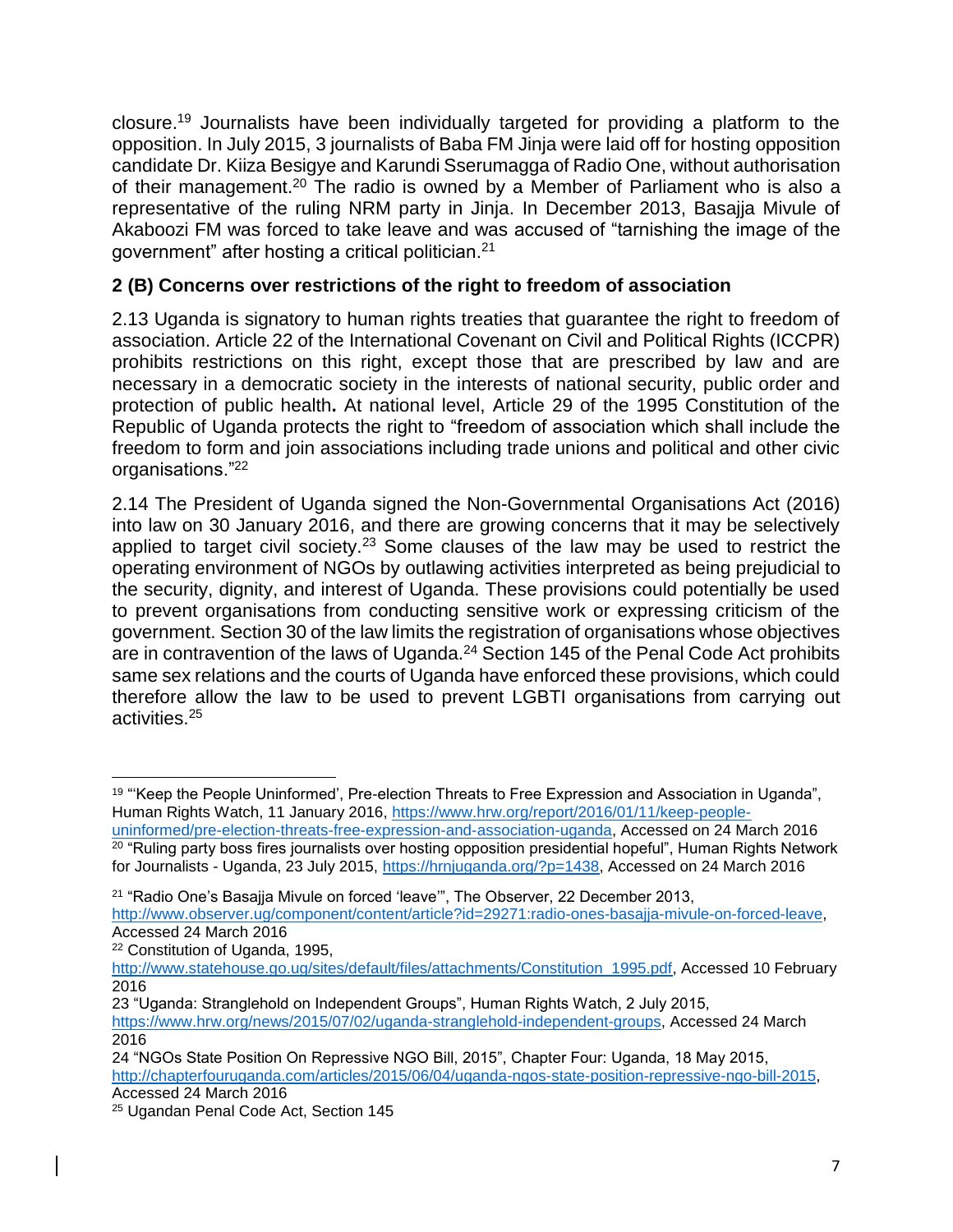2.15 Since 2011, a number of NGOs' offices were been broken into and the Police has not provided any conclusive reports on who the attackers were.<sup>26</sup> On 29 June 2015, the offices of Human Rights Network for Journalists (HRNJ-Uganda) were raided by unidentified people who broke one of the windows to gain access to the building. The organisation lost vital information and equipment. Although the matter was reported to Rubaga Police Post, no further investigations and arrests have since been made.<sup>27</sup>

2.16 In May 2014, unidentified men broke into the offices of Human Rights Network Uganda (HURINET-U) after disabling the security system.<sup>28</sup> Equipment stolen included: the server, computers and surveillance cameras. The safes were also broken into and some files were reported missing. Other human rights organisations have had their offices raided under similar circumstances, including the Foundation for Human Rights Initiative (FHRI), the East and Horn of Africa Human Rights Defenders Project (EHAHRPD) and the Anti-Corruption Coalition Uganda (ACCU).

2.17 Civil society organisations monitoring the electoral process were targeted in the process and often labelled partisan. On 27 November 2015, the Electoral Commission ordered the Citizen's Coalition for Electoral Democracy in Uganda (CCEDU) to stop airing its *Topowa*, *Honour Your Vote campaign* message, which they accused of supporting the opposition<sup>29</sup>. The campaign was later re-aired after negotiations between the Electoral Commission and CCEDU on the content of the campaign.

2.18 In 2012, two NGOs were faced with de-registration after publishing a report implicating members of the first family in land grabbing  $acts<sup>30</sup>$  Oxfam International Uganda and Uganda Land Alliance were threatened with closure after making allegations over those responsible for the land grabbing in Uganda. In 2013, the Minister of Internal Affairs threatened to close NGOs working in the Albertine region that reported on the injustices surrounding the oil extraction and relocation of citizens<sup>31</sup>. Several activists were also threatened with arrests as they carried out work around that region.

2.19 On 18 June 2012, the Uganda Police Force raided a workshop organised for human rights defenders working on sexual orientation and gender identity issues, in a clear

 $\overline{\phantom{a}}$ <sup>26</sup> "Who Could Be Breaking Into NGOs Offices", The Daily Monitor, 25 May 2014, [http://www.monitor.co.ug/Magazines/PeoplePower/Who-could-be-breaking-into-NGOs-offices-/-](http://www.monitor.co.ug/Magazines/PeoplePower/Who-could-be-breaking-into-NGOs-offices-/-/689844/2325472/-/gy40vsz/-/index.html) [/689844/2325472/-/gy40vsz/-/index.html,](http://www.monitor.co.ug/Magazines/PeoplePower/Who-could-be-breaking-into-NGOs-offices-/-/689844/2325472/-/gy40vsz/-/index.html) Accessed 24 March 2016

 $^{27}$  "Status of HRNJ-Uganda After Office Break-in", Human Rights Network Uganda, 6 July 2015, [https://hrnjuganda.org/?wpfb\\_dl=47,](https://hrnjuganda.org/?wpfb_dl=47) Accessed 24 March 2016

<sup>28&</sup>quot;Civil Society Organisations Office Break-Ins In Uganda: The Unanswered Questions", Human Rights Network Uganda, 5 May 2014, [https://www.hurinet.or.ug/latest%20Press%20Release.pdf,](https://www.hurinet.or.ug/latest%20Press%20Release.pdf) Accessed 24 March 2016

<sup>29</sup> "EC Bans Topowa Campaign," The Independent, 7 December 2015,

[http://www.independent.co.ug/column/insight/10833-ec-bans-topowa-campaign,](http://www.independent.co.ug/column/insight/10833-ec-bans-topowa-campaign) Accessed 24 March 2016

<sup>30</sup> " Museveni Angry Over NGO Report on Land Grabbing", The Independent, 6 May 2012, [http://www.independent.co.ug/cover-story/5726-museveni-angry-over-ngo-report-on-land-grabbing,](http://www.independent.co.ug/cover-story/5726-museveni-angry-over-ngo-report-on-land-grabbing) Accessed 24 March 2016

<sup>31</sup>" NGOS Working In Oil Governance Face Closure", Action Aid, Black Monday Newsletter, 12 November 2013, [http://www.actionaid.org/sites/files/actionaid/bm\\_nov\\_2013\\_oil.pdf,](http://www.actionaid.org/sites/files/actionaid/bm_nov_2013_oil.pdf) Accessed 24 March 2016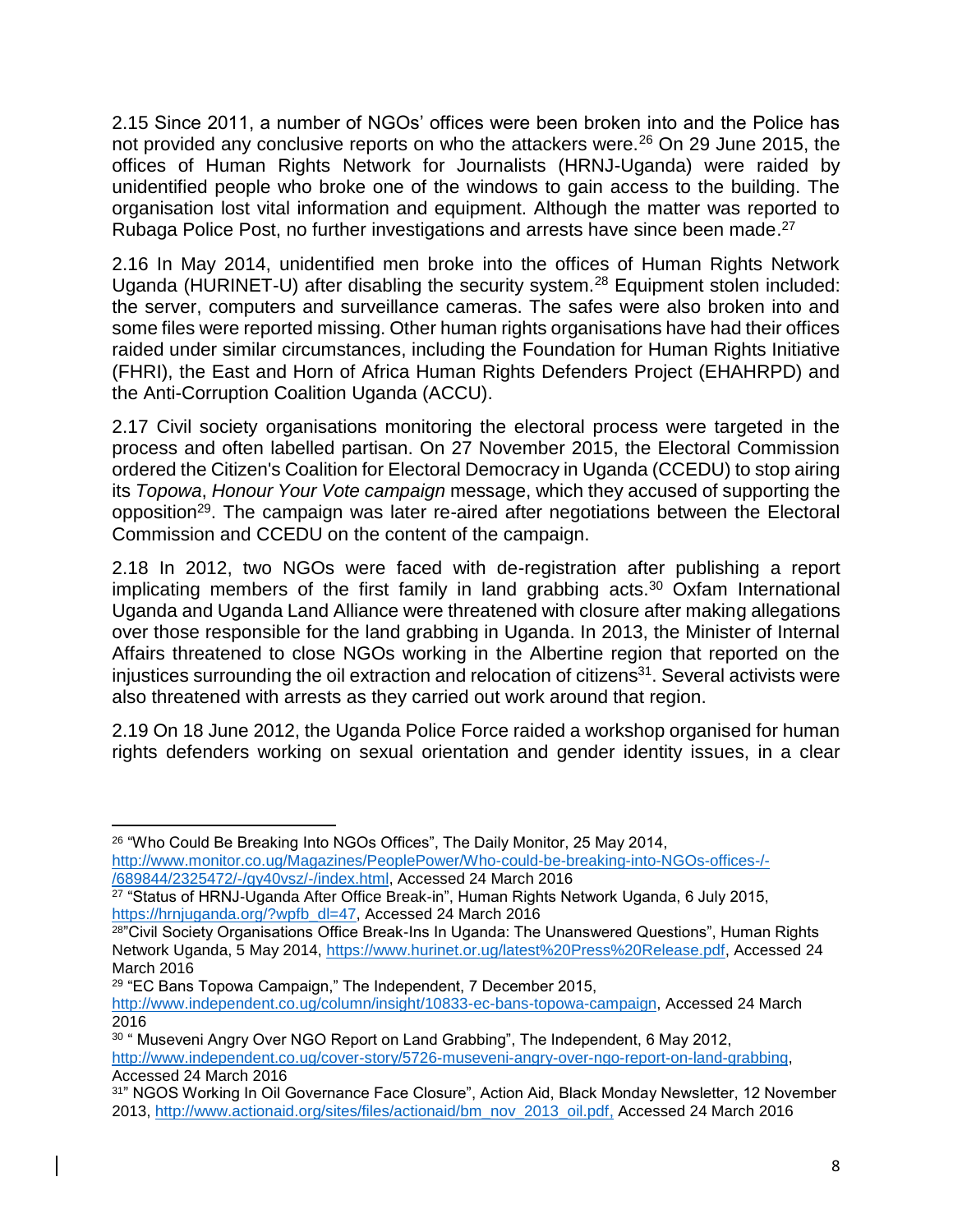infringement of the right to freedom of association and peaceful assembly.<sup>32</sup> The participants of the workshop were held briefly and prevented from continuing with the planned activities. A similar workshop had been closed four months earlier in the same circumstances.

2.20 On 19 May 2012, a group of human rights defenders, including a journalist and researchers from a local organisation, were unlawfully arrested and detained while they attempted to administer a questionnaire to local communities in Buliisa district on the relationship between land rights and oil. They were informed that they required a letter from the Ministry of Energy and Mineral Resources granting permission to administer the questionnaire.<sup>33</sup> This directive gives overarching powers to the Permanent Secretary of the same Ministry and can be selectively applied to disallow critical research from taking place.

2.21 Throughout 2012, a coalition of around fifty (50) civil society groups organised an anti-corruption campaign known as the Black Monday Movement. The members wore black every Monday to 'mourn' the embezzlement of public resources. They also published and distributed monthly newsletters. Several Black Monday activists were arrested for "spreading harmful propaganda", inciting violence and possession of prohibited publications. On 12 February 2013, Ugandan Police arrested 3 activists for taking part in the Black Monday campaign in Lira town.<sup>34</sup> While none faced trial, they were required to report to the police on a weekly basis and sometimes on Mondays, preventing them from carrying out their peaceful protest activities.

### **2 (C) Concerns over restrictions on the right to freedom of peaceful assembly**

2.22 The right to freedom of peaceful assembly is guaranteed at national, regional, and international levels in Article 29(1d) of Uganda's Constitution (1995), Article 11 of the African Charter on Human and Peoples' Rights (1986), Article 21 of the International Covenant on Civil and Political Rights (1966), and Article 20 of the Universal Declaration of Human Rights (1948). Despite these guarantees, freedom of assembly is regularly restricted in Uganda and excessive force is used to disperse peaceful demonstrations.

2.23 The Public Order Management Act (2013) (POMA) was signed into law on 2 October 2013 to regulate public gatherings. Article 5 of the Act stipulates that organisers of public gatherings must give at least three days notice with onerous levels of details or can be shutdown and held liable if they fail to give sufficient notice or adhere to conditions of the

, [https://www.defenddefenders.org/2012/06/uganda-police-raid-on-lgbti-activists-workshop-in-kampala](https://www.defenddefenders.org/2012/06/uganda-police-raid-on-lgbti-activists-workshop-in-kampala-condemned/)[condemned/,](https://www.defenddefenders.org/2012/06/uganda-police-raid-on-lgbti-activists-workshop-in-kampala-condemned/) Accessed 24 March 2016

33 "Only the Brave Talk About Oil: Human Rights Defenders and the Resource Extraction Industries in Uganda and Tanzania, published December 2012", East and Horn of Africa Human Rights Defenders Project, December 2012, [https://www.defenddefenders.org/wp-](https://www.defenddefenders.org/wp-content/uploads/2013/01/only_the_brave_WEB.pdf)

[content/uploads/2013/01/only\\_the\\_brave\\_WEB.pdf](https://www.defenddefenders.org/wp-content/uploads/2013/01/only_the_brave_WEB.pdf) , Accessed 24 March 2016) <sup>34</sup> "Black Monday Activists Arrested", The Daily Monitor, 12 February 2013,

 $\overline{\phantom{a}}$ 

<sup>32</sup> "Police Raid on LGBTI Activists Workshop in Kampala Condemned", East and Horn of Africa Human Rights Defenders Project, 19 June 2012

[http://www.monitor.co.ug/News/National/Black-Monday-activists-arrested/-/688334/1691514/-/uxavtdz/-](http://www.monitor.co.ug/News/National/Black-Monday-activists-arrested/-/688334/1691514/-/uxavtdz/-/index.html) [/index.html](http://www.monitor.co.ug/News/National/Black-Monday-activists-arrested/-/688334/1691514/-/uxavtdz/-/index.html) , Accessed 24 March 2016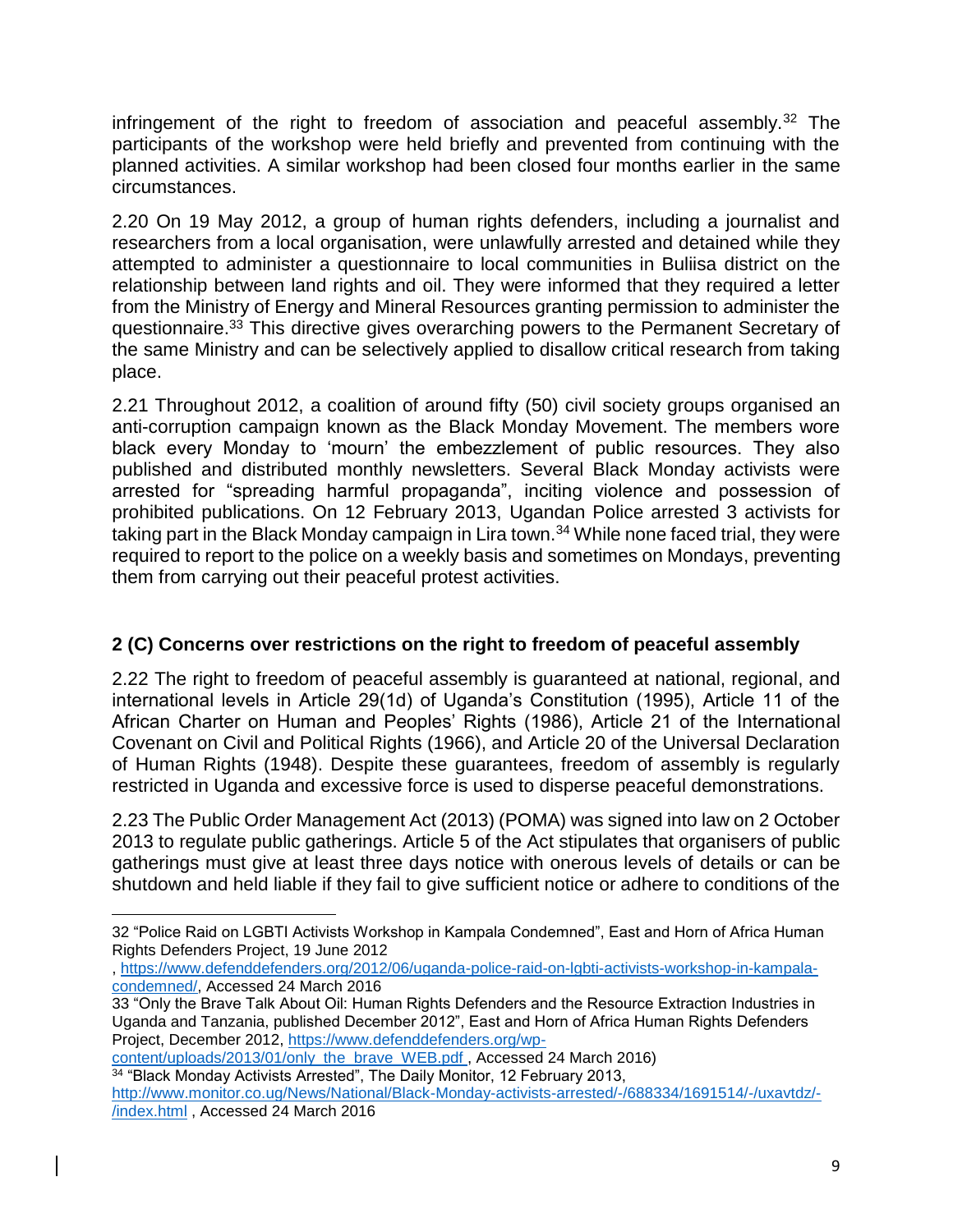Act. Additionally, the Act gives broad powers to Police to authorise or end public meetings. These provisions were used repeatedly in the run up to the 18 February 2016 presidential elections to prevent public gatherings from taking place and violently disperse those underway.

2.24 Between July and February 2016, presidential opposition candidates Amama Mbabazi and Dr. Kizza Besigye and their supporters were repeatedly arrested for attending and organising public gatherings, which Ugandan authorities attempted to justify under POMA.<sup>35</sup> Besigye was kept under house arrest for at least one month, and was detained at least 9 times since the election on 18 Feburary 2016 when attempting to leave his residence. According to the authorities, he was attempting to attend events that were in violation of POMA since ample notice had not been provided and the demonstrations had not been approved.<sup>36</sup>

2.25 There were at least four cases between July and December 2015 where police used POMA to arrest activists and used excessive force to disperse crowds in Kampala on 10 July, Soroti on 9 September, Jinja on 10 September, and near Kanyaryeru on the Mbarara  $-$  Lyantonde road on 10 October.<sup>37</sup> As the elections neared, the arrest of activists and the use of tear gas and rubber bullets to break up public demonstrations was increasingly documented.

2.26 In 2014 and 2015, activists campaigning against unemployment were repeatedly arrested during public gatherings. On 4 August 2014, two members of the Unemployed Brotherhood were arrested during a protest against corruption and unemployment at the Independence Monument outside of Parliament.<sup>38</sup> On 9 and 10 September 2014, nine activists with the National Association of the Unemployed (NAU) were arrested when registering the unemployed in Kampala.<sup>39</sup> On 27 October 2015, four members of the NAU were arrested as they walked to the Ministry of Gender, Labour, and Social Development offices to submit a report of their campaign to register unemployed workers, even though they had notified the police of their planned procession to the Ministry 10 days in advance. <sup>40</sup> On 12 January 2015, youth from the NAU were arrested when attempting to

 $\overline{\phantom{a}}$ <sup>35</sup> "Uganda: We Come in and Disperse Them: Violations of the Rights to Freedom of Assembly by the Ugandan Police", Amnesty International, 7 December 2015,

https://www.amnesty.org/en/documents/afr59/2983/2015/en/, Accessed 24 March 2016 <sup>36</sup> "Uganda Opposition Leader Marks 1 Month Under House Arrest", Voice of America, 21 March 2016, [http://www.voanews.com/content/uganda-opposition-leader-marks-1-month-under-house](http://www.voanews.com/content/uganda-opposition-leader-marks-1-month-under-house-arrest/3247008.html)[arrest/3247008.html,](http://www.voanews.com/content/uganda-opposition-leader-marks-1-month-under-house-arrest/3247008.html) Accessed 24 March 2016

<sup>37</sup> Ibid.

<sup>38</sup> "Employed Ugandans to Mobilize Against 2016 General Elections", Daily Monitor, 28 August 2014, [http://www.monitor.co.ug/News/National/Unemployed-Ugandans-to-mobilize-against-2016-general](http://www.monitor.co.ug/News/National/Unemployed-Ugandans-to-mobilize-against-2016-general-elections/-/688334/2433454/-/xh88m8z/-/index.html)[elections/-/688334/2433454/-/xh88m8z/-/index.html](http://www.monitor.co.ug/News/National/Unemployed-Ugandans-to-mobilize-against-2016-general-elections/-/688334/2433454/-/xh88m8z/-/index.html) Accessed 24 March 2016

<sup>&</sup>lt;sup>39</sup> "Police Arrests Other Members of the National Association of the Unemployed". Ugandan News, 10 September 2014,<http://news.ugo.co.ug/police-arrests-members-national-association-unemployed/> Accessed 24 March 2016

<sup>40</sup> "Police Crackdown on Unemployed Youth Protest", Chimp Reports, 27 October 2014, <http://www.chimpreports.com/unemployed-youth-movt-leaders-arrested-2/> Accessed 24 March 2016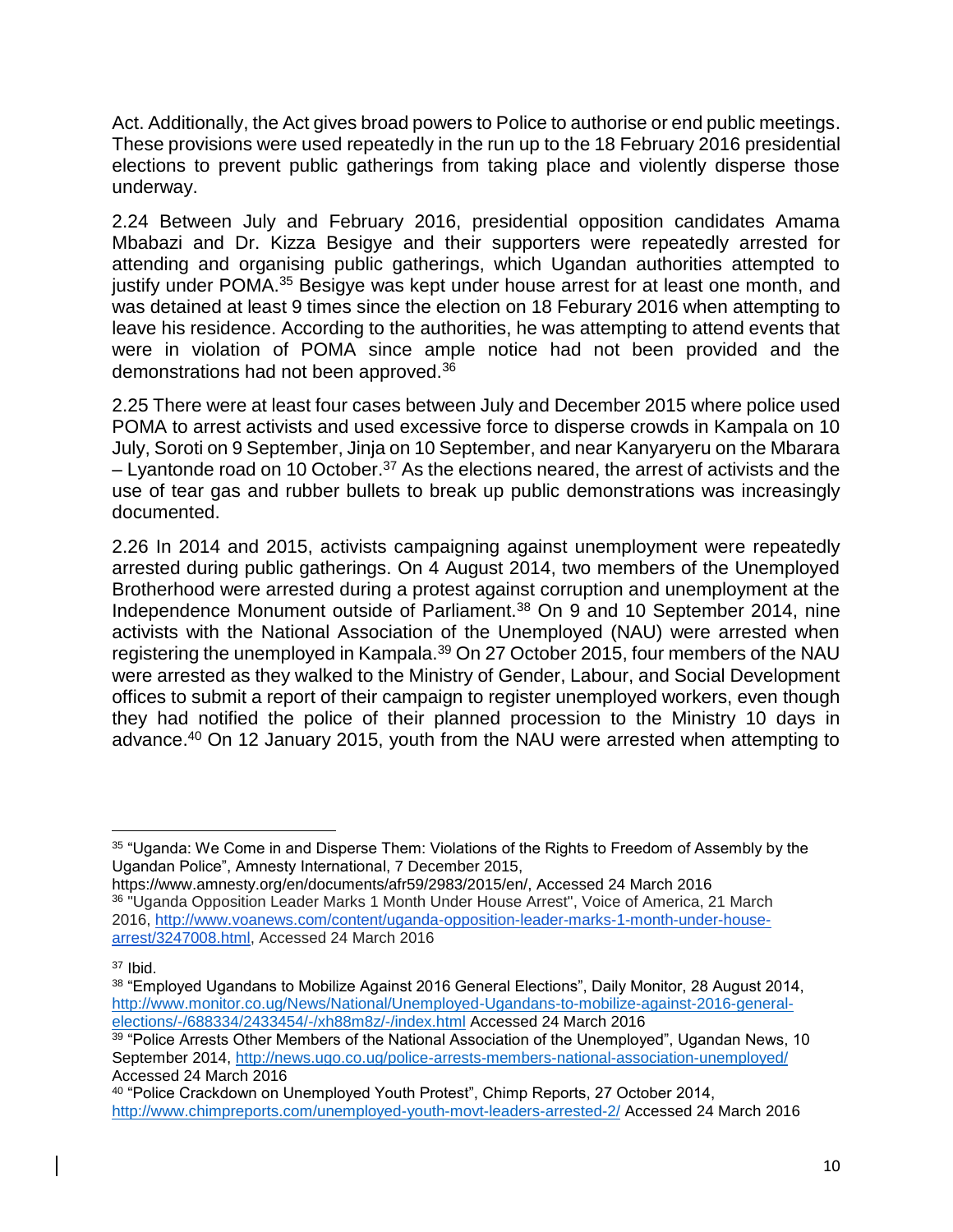bring a letter to the Inspector General of Police and two journalists, Joseph Ssettimba and Andrew Lwanga, were beaten while covering the arrest.<sup>41</sup>

2.27 In March 2014, police fired tear gas and shot into the air to disperse a meeting of the Free and Fair Elections Campaign in Mbale.<sup>42</sup> In the same month, it was again used in Kabale to block Zac Niringiye, an activist of the Free and Fair Elections Campaign and retired Assistant Bishop, from speaking on the radio or at a university lecture since he was publicising an illegal meeting that *"*might incite violence*".<sup>43</sup>*

### **3 Recommendations**

l

### **3 (A) Concerns regarding restrictions on the right to freedom of expression**

- i) Ensure prompt and impartial investigations into the physical attacks on journalists and damage to their equipment, and ensure the victims of these violations have access to legal remedy;
- ii) Immediately put an end to the practice of arbitrary arrests and detention of journalists and access to information and movement to create an enabling environment for reporting;
- iii) Hold accountable police and security officers responsible for attacks on journalists during the post-2011 and 2016 election periods;
- iv) Refrain from imposing bans on social media and the broadcasts and publications of media houses; and
- v) Accept the request of the UN Special Rapporteur for Freedom of Opinion and Expression to conduct an official visit to assess the situation of freedom of expression in Uganda.

### **3 (B) Concerns over restrictions on the right to freedom of association**

- i) Amend Sections 44(d)(f) and 30(1)(a) of Non-Governmental Organisations Act (2016) that can be misinterpreted to target civil society;
- ii) Clarify and define the vague terminology included in the NGO Act, including the "security of Uganda" and "the dignity of the people of Uganda";
- iii) Ensure prompt and impartial investigations into break-ins of NGO offices and make these investigation findings public; and
- iv) Domesticate the UN Declaration on Human Rights Defenders (1998) to ensure a national legal protection mechanism for HRDs.

# **3 (C) Concerns over restrictions on the right to freedom of peaceful assembly**

<sup>41</sup> "Journalists Assaulted As Police Arrest Members of Unemployed Youth Group", Daily Monitor, 12 January 2015, [http://www.monitor.co.ug/News/National/-/688334/2586744/-/72h622/-/index.html,](http://www.monitor.co.ug/News/National/-/688334/2586744/-/72h622/-/index.html) Accessed 24 March 2016

 $42$  "Rule by Law. Discriminatory Legislation and Legitimized Abuses in Uganda", Amnesty International, 16 October 2014, [https://www.amnesty.org/en/documents/afr59/006/2014/en/,](https://www.amnesty.org/en/documents/afr59/006/2014/en/) Accessed 24 March 2016  $43$  Ibid.